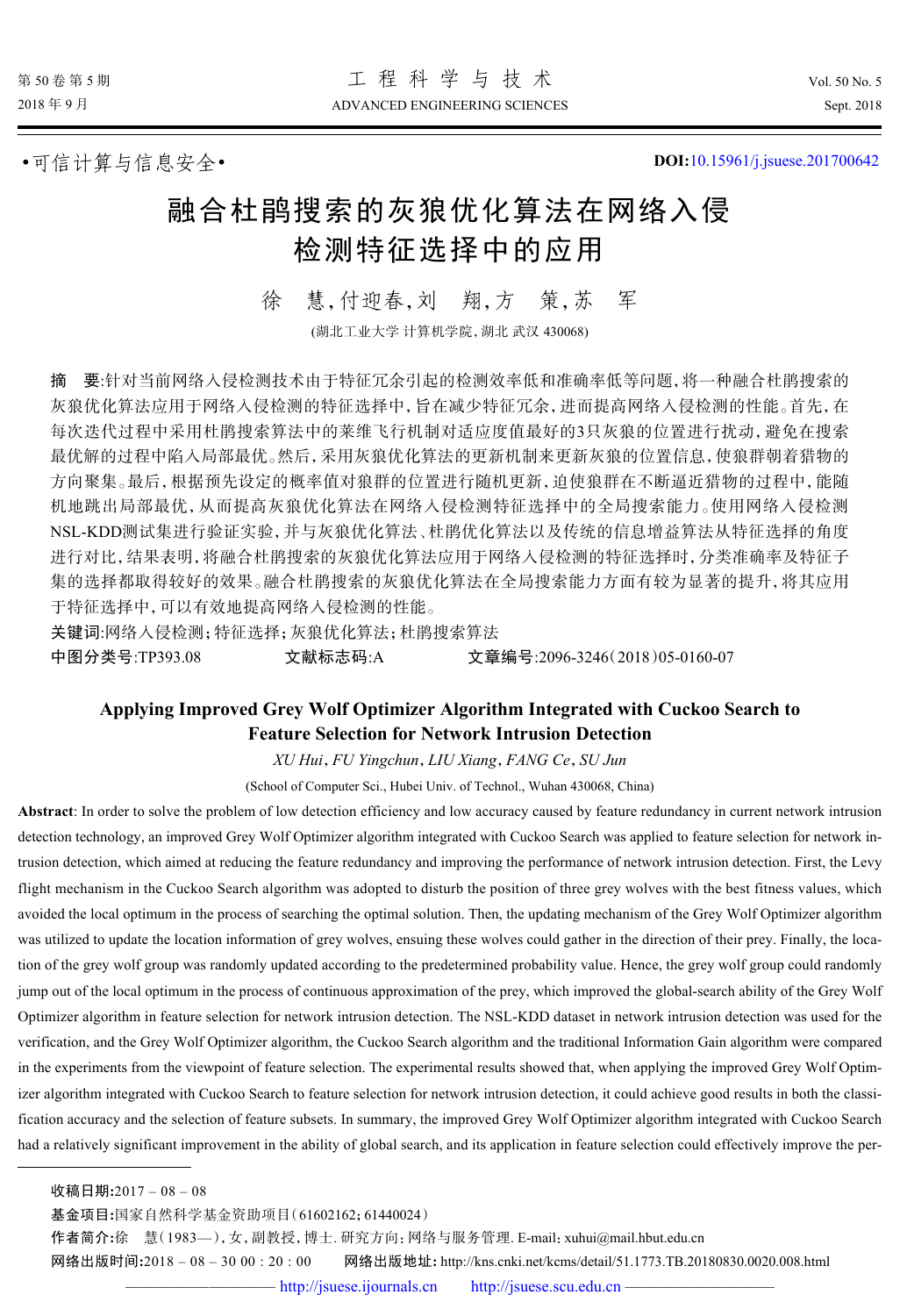formance of network intrusion detection.

**Key words**: network intrusion detection; feature selection; Grey Wolf Optimizer algorithm; Cuckoo Search algorithm

如今,计算机和网络深入到人们生活的方方面 面。然而,随着黑客和网络恐怖组织发动的网络攻击 在不断的增加,使得网络安全形势十分严峻。为了保 证网络的安全运行,网络入侵检测已成为近年来的 研究热点。

由于网络入侵检测数据集的特征数量较多,使 得入侵检测的时间效率和检测的准确率下降。因此, 特征选择成为提升网络入侵检测性能的一个重要手 段<sup>[[1](#page-5-0)]</sup>。对此国内外学者做了许多研究<sup>[2-[4\]](#page-5-2)</sup>, 比如传统 的特征选择方法(相关性特征选择、信息增益等)、群 体智能优化算法(遗传算法、粒子群算法、杜鹃搜索 算法等)等来解决网络入侵检测的特征问题。李安等[\[5](#page-5-3)] 提出将自适应遗传算法与信息增益相结合的特征选 择方法应用于网络入侵。袁开银等[\[6\]](#page-5-4)提出一种混合粒 子群算法选择特征的入侵检测模型。虽然这些算法 已经广泛的应用,但仍然存在着一些不足有待改进。

灰狼优化(grey wolf optimizer,GWO)算法是 Mirjalili等<sup>[[7](#page-5-5)]</sup>于2014年提出的一种智能优化算法。近 年来,GWO算法已被广泛应用在各领域中。吕新桥 等<sup>[[8](#page-5-6)]</sup>将改进后的混合GWO算法用以解决置换流水线 调度问题,通过引入局部搜索策略,提高了算法的收 敛能力。毛森茂等<sup>[[9](#page-5-7)]</sup>通过对GWO算法改进,使之能够 应用到多目标优化中。王钛等[[10](#page-6-0)]提出了离散GWO算 法,并用该算法求解以Kapur分割函数为目标函数的 全局优化问题。Seth等[[11](#page-6-1)]将GWO算法应用到入侵检 测领域中,使用二进制GWO算法解决数据集的特征 选择问题。Emary等[[12](#page-6-2)]将GWO算法应用于特征选择 领域,使用UCI数据集作为实验数据并与传统的粒子 群和遗传算法进行了对比。

鉴于GWO算法具有良好的寻优性能,比较适合 应用于特征选择问题。然而, GWO算法在处理数据 维数较多的问题时,容易陷入局部最优,搜寻到的解 往往并不理想<sup>[[13\]](#page-6-3)</sup>。而杜鹃搜索(cuckoo search, CS)算 法是Yang等<sup>[[14](#page-6-4)]</sup>在2009年研究杜鹃的繁殖行为时,结 合莱维飞行(Levy flights)特征提出的一种群智能优 化算法。Jiang等[[15](#page-6-5)]提出一种用于特征选择的改进的 二进制杜鹃搜索算法。Aziz等<sup>[[16](#page-6-6)]</sup>提出将杜鹃搜索算 法与粗糙集理论结合在名义数据集中进行特征选 择。Raj等<sup>[\[17\]](#page-6-7)</sup>提出基于粒子群和杜鹃搜索优化的特征 选择方法,来改善网页的分类。

因此,结合网络入侵检测数据集特征维数较多 的特点,将一种融合杜鹃搜索的灰狼优化算法应用 于网络入侵检测的特征选择中,该算法在迭代过程 中融合莱维飞行机制对种群进行位置的扰动更新, 使算法避免陷入局部最优。采用网络入侵检测测试 集与现有的标准算法及传统算法进行对比实验,以 验证该算法在网络入侵检测特征选择中的有效性。

# **1** 基础算法

#### **1.1** 灰狼优化算法

GWO算法源自于自然界中的灰狼种群的捕食机 制与灰狼种群的等级制度。一般来说,灰狼的种群数 量被控制在5到12只之间,它们有着严格的等级划 分。在灰狼的种群中主要划分有α、β、δ、ω这4种等 级。其中,α灰狼为领导阶层,负责领导种群中其它灰 狼的行动。β灰狼为第二阶层,负责帮助领导阶层的 灰狼制定各种决策和活动行为。δ灰狼为第三阶层, 它们听从α和β灰狼的命令,并且对下级灰狼进行管 理。ω灰狼则为种群中的最低层。在实际问题中,α、 β、δ对应的是适应度最好的3个解。

灰狼种群的猎食行为主要分为以下3个阶段。

1)包围猎物阶段

灰狼包围猎物的行为由式(1)和(2)表示:

$$
D = |C \cdot X_P(t) - X(t)| \tag{1}
$$

$$
X(t+1) = X_p(t) - A \cdot D \tag{2}
$$

其中,*t*为算法当前迭代的次数,*A*和C是系数向量,其 计算方式如式(3)和(4)所示:

$$
A = 2 \cdot a \cdot r_1 - a \tag{3}
$$

$$
C = 2 \cdot r_2 \tag{4}
$$

其中<sub>,a</sub>的值随着算法迭代次数的增加从2到0之间线 性减少, **r**<sub>1</sub>和**r**<sub>2</sub>是[0, 1]之间的随机向量。

2)狩猎阶段

当灰狼发现猎物的位置时,狼群会逐渐包围猎 物。通常假设α、β、δ灰狼在狩猎过程中知道猎物的位 置,狼群会根据它们的位置利用式(5)~(7)和(8)进 行位置更新。

$$
X(t+1) = \frac{X_1 + X_2 + X_3}{3} \tag{5}
$$

$$
X_1 = |X_a - A_1 \cdot D_a| \tag{6}
$$

$$
X_2 = |X_\beta - A_2 \cdot D_\beta| \tag{7}
$$

$$
X_3 = |X_\delta - A_3 \cdot D_\delta| \tag{8}
$$

其中: 式(5)表示灰狼 X在算法第t + 1代时的位置;  $X_\alpha$ 、 $X_\beta$ 、 $X_\delta$ 代表的是在狩猎过程中α、β、δ灰狼的位置,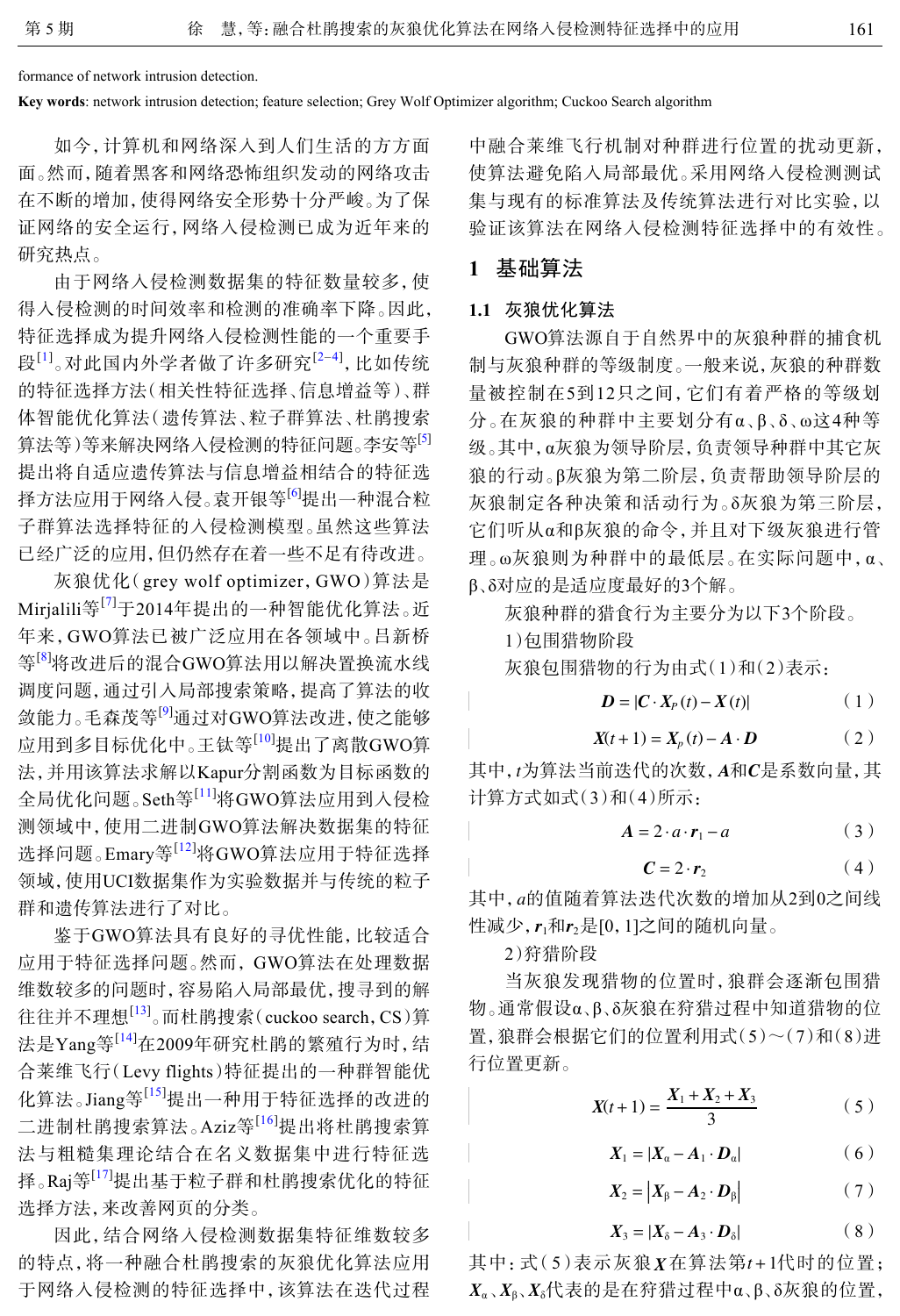即是问题的最优的3个解。式(6)、(7)和(8)中的A<sub>1</sub>、 *A***<sub>2</sub> 、A**<sub>3</sub>由式(3)计算得出。 D<sub>α</sub>、D<sub>β</sub>、D<sub>δ</sub>的定义如式  $(9)$  (10)和(11)所示,其中 $C_1, C_2, C_3$ 由式(4)计算 得出。

$$
D_{\alpha} = |C_1 \cdot X_{\alpha} - X| \tag{9}
$$

$$
\boldsymbol{D}_{\beta} = |\boldsymbol{C}_{2} \cdot \boldsymbol{X}_{\beta} - \boldsymbol{X}| \tag{10}
$$

$$
D_{\delta} = |C_3 \cdot X_{\delta} - X| \tag{11}
$$

3)攻击猎物阶段

当灰狼停止移动的时候便开始攻击猎物。*a*的值 随着算法迭代次数的增加而不断减少,其值的更新 如式(12)所示:

$$
a = 2 - 2\left(\frac{t}{T_{\text{max}}}\right) \tag{12}
$$

其中, *T*max代表的是最大迭代次数。

由式(12)可知,收敛因子*a*是随着迭代次数的增 加从2到0之间线性减少的。

**1.2** 杜鹃搜索算法

CS算法具有搜索路径优以及全局搜索能力强的 特点,可以用来改进GWO算法容易陷入局部最优的 不足。

杜鹃鸟的繁殖行为比较特殊,它不自己孵化后 代,而是通过将卵产入其它鸟巢,借助其他鸟为其孵 化养育后代。这种繁殖方式存在着一定的风险,鸟巢 主人可能会发现这些外来鸟蛋,于是会将其抛弃或 重新筑巢。CS算法中的莱维飞行是自然界中许多动 物和昆虫的一种典型的随机游走的方式,游走的步 长满足重尾分布。

杜鹃鸟寻找鸟巢的位置进行更新,如式(13)所示:

$$
x_i(t+1) = x_i(t) + \alpha \oplus L(\lambda), 1 < i \le n \tag{13}
$$

其中, *x*<sub>i</sub>(*t* + 1)为第*i*个鸟巢更新后的位置, α > 0为控 制步长的变量,*L*(*λ*)为代表莱维分布随机数,如式(14) 所示:

 $L \sim u = t^{-\lambda}, \ 1 < \lambda < 3$  (14)

#### **2** 融合杜鹃搜索的灰狼优化算法

找鸟巢并且根据预先给定的概率Pa随机地对鸟巢位 在迭代过程中,GWO算法始终跟随α、β、δ灰狼 对狼群的位置进行更新,导致其全局搜索能力较弱, 容易陷入局部最优。特别地,在应用于网络入侵检测 领域时,由于数据集的维数较高,GWO算法更容易 出现局部最优问题。而CS算法结合莱维飞行模式寻 置进行更新,这使得它很容易从当前的区域跳入到 其它区域,全局搜索能力较强。因此,本文尝试在已

有工作<sup>[[18\]](#page-6-8)</sup>的基础上,进一步深化GWO算法与CS算法 的融合思想,在GWO算法对位置的更新方式中融入 CS算法中出现的两次扰动过程,结合CS算法的莱维 飞行模式和对鸟巢位置随机更新的特点,最终将改 进后的融合杜鹃搜索的灰狼优化(CS-GWO)算法应 用于网络入侵检测的特征选择中。

#### **2.1** 编码方式

由于标准的GWO算法是用于求解连续变量问 题,而特征选择是一个典型的离散空间的组合优化 问题,无法直接使用标准的GWO算法。因此,有效的 编码是GWO算法应用于特征选择的关键步骤之一。

设狼群中的灰狼数量为m, 原始数据集的特征数 量为d,对于需要优化的特征选择问题,以适应度值 的特征数量为d,因此狼群的位置矩阵为一个m×d维 的0,1二进制矩阵,如矩阵G所示。 作为待寻优变量,每只灰狼的位置对于一个可行解, 对灰狼的每一维采用二进制方式编码,由于数据集

$$
G = \left[ \begin{array}{cccc} G_{11} & G_{12} & \cdots & G_{1d} \\ G_{21} & G_{22} & \cdots & G_{2d} \\ \vdots & \vdots & \vdots & \vdots \\ G_{m1} & G_{m2} & \cdots & G_{md} \end{array} \right],
$$

矩阵 $G$ 中, $G_{m1}, G_{m2}, \cdots, G_{md}$ 为狼群中各灰狼每一 维度的编码。由于数据集的特征数量为d,因此,每只 灰狼有d个二进制编码,其中,"0"为该只灰狼所代 表的可行解不选择该特征,"1"为该只灰狼所代表的 可行解选择该特征。

#### **2.2** 初始种群的生成

为了保证初始灰狼种群的多样性,通过随机的 方式来对种群中的灰狼个体进行初始化,初始化公 式如式(15)、(16)所示:

$$
G_i = [G_{ij}], 1 \le i \le m, 1 \le j \le d \tag{15}
$$

$$
G_{ij} = \begin{cases} 0, & \text{if } rand < 0.5; \\ 1, & \text{if } rand \ge 0.5 \end{cases} \quad 1 \le i \le m, 1 \le j \le d \ (16)
$$

其中,  $G_i$ 为狼群 $G$ 中第 $i$ 只狼,  $G_{ij}$ 为第 $i$ 只狼的第 $j$ 维特  $\overline{a}$  ,对于每只灰狼 $G_i$ 的每一维特征 $G_{ij}$ , 当生成的随机 *rand* 是区间[0,1]上的随机数。 数小于0.5时,将这一维置为0,其它情况置为1。

#### **2.3** 适应度函数

适应度函数又称评价函数,它用于评判种群中 每只灰狼的适应度值。在网络入侵检测领域中,适应 度与2个因素有关:一个是分类的正确率,另一个是 所选用的特征数量。根据适应度值可以选出适应度 较高的3只灰狼,由它们指引狼群的位置更新,使狼 群朝着猎物的方向移动。选用的适应度函数如式 (17)所示。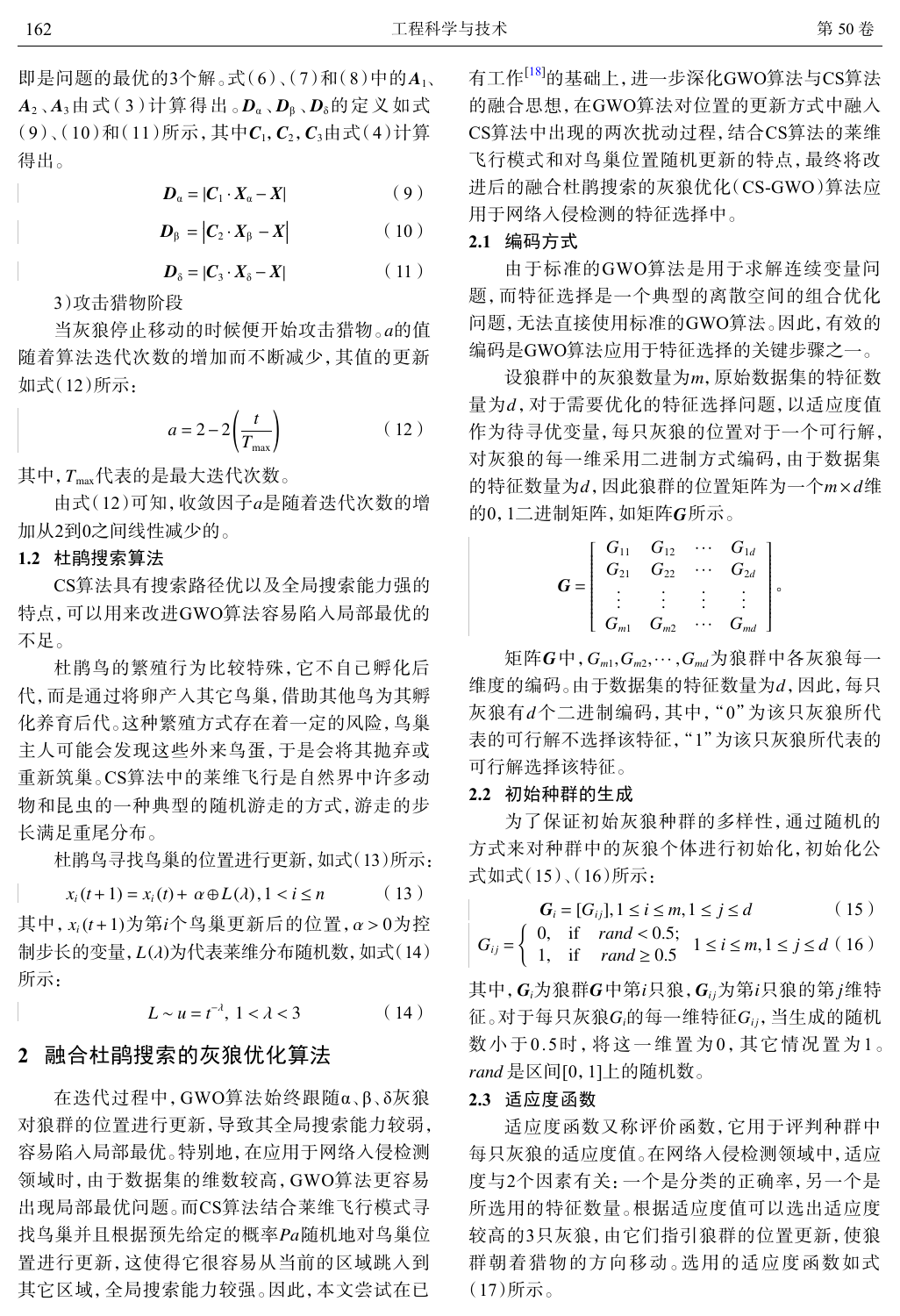$$
F_i = \frac{ac}{1 + \eta \cdot n(i)}\tag{17}
$$

式中, *F*;为第*i*只灰狼所代表的可行解的适应度值, *ac* 为该可行解的分类正确率, *n*(*i*)为此可行解所选择 的特征总数,η是一个权重参数,取值为0.01。

#### **2.4** 算法流程

<span id="page-3-0"></span>基于CS-GWO的网络入侵检测特征选择流程图 如[图](#page-3-0)[1](#page-3-0)所示。CS-GWO算法的更新机制主要分为三步。



# **Fig. 1 Feature selection flowchart of CS-GWO**

第一步,采用莱维飞行机制对适应度值最好的 3只灰狼的位置进行扰动。

第二步,采用GWO算法的更新机制来更新灰狼

位置信息,使狼群朝着猎物的方向聚集。

第三步,根据预先设定的概率值 *Pa* 对灰狼种群 的位置进行随机更新。

通过第一步和第三步分别对适应度值最好的 3只灰狼和整个灰狼种群的位置进行扰动,迫使狼群 在逼近猎物的过程中能随机地跳出局部最优,增强 GWO算法在网络入侵检测特征选择中的全局搜索 能力。

对于连续问题转化为特征选择的离散问题,在 此采取陈昌帅提出的转换函数<sup>[[13\]](#page-6-3)</sup>,将GWO算法的更 新机制转换到二进制中。根据该转换函数,首先对狼 群位置的更新如式(18)所示:

$$
X(t+1) = round\left(\frac{X_{\alpha}(t) + X_{\beta}(t) + X_{\delta}(t)}{3}\right) \tag{18}
$$

其中,  $X_α(t)$ ,  $X_β(t)$ ,  $X_δ(t)$ 的计算如式(19)~(23)所示:

$$
X_i(t) = [x_j], i = \alpha, \ \beta, \ \delta, 1 \le j \le d \tag{19}
$$

$$
x_j = \begin{cases} 0, & \text{if } rand < S(X_i(t)); \\ 1, & \text{if } rand \ge S(X_i(t)) \end{cases} \quad i = \alpha \,, \ \beta \,, \ \delta \,, 1 \le j \le d \tag{20}
$$

$$
S(X_{\alpha}(t)) = \frac{1}{1 + \exp(|X_{\alpha}(t)|)}\tag{21}
$$

$$
S\left(X_{\beta}(t)\right) = \frac{1}{1 + \exp\left(\left|X_{\beta}(t)\right|\right)}\tag{22}
$$

$$
S\left(X_{\delta}(t)\right) = \frac{1}{1 + \exp\left(|X_{\delta}(t)|\right)}\tag{23}
$$

式(19)~(23)可以实现狼群位置在0和1之间的 更新转换。进而采用CS算法对最优α、β、δ灰狼的位置 进行扰动, 按照Rodrigues等提出的二进制变化公式[[19\]](#page-6-9) 进行变换,如式(24)和(25)所示:

$$
S\left(X_i^j(t)\right) = \frac{1}{1 + e^{X_i^j(t)}}
$$
\n(24)

$$
X_i^j(t+1) = \begin{cases} 1, & \text{if } S\left(X_i^j(t)\right) > \sigma; \\ 0, & \text{else} \end{cases} \tag{25}
$$

# **3** 验证分析

#### **3.1** 实验环境

实验使用网络入侵检测NSL-KDD测试集<sup>[\[20\]](#page-6-10)</sup>,相 较于原始的KDD Cup 1999数据集,该数据集清除了 原数据集中的许多重复记录,改进了原数据集中存 在的一些缺陷。数据集中的每一条连接记录都可以 归类为 Normal、Probing、DOS、U2R、R2L这5种类别 之一。每一个记录都包含有41个特征,以及1个类别 标签,其中38个为数值型特征,3个为字符型特征。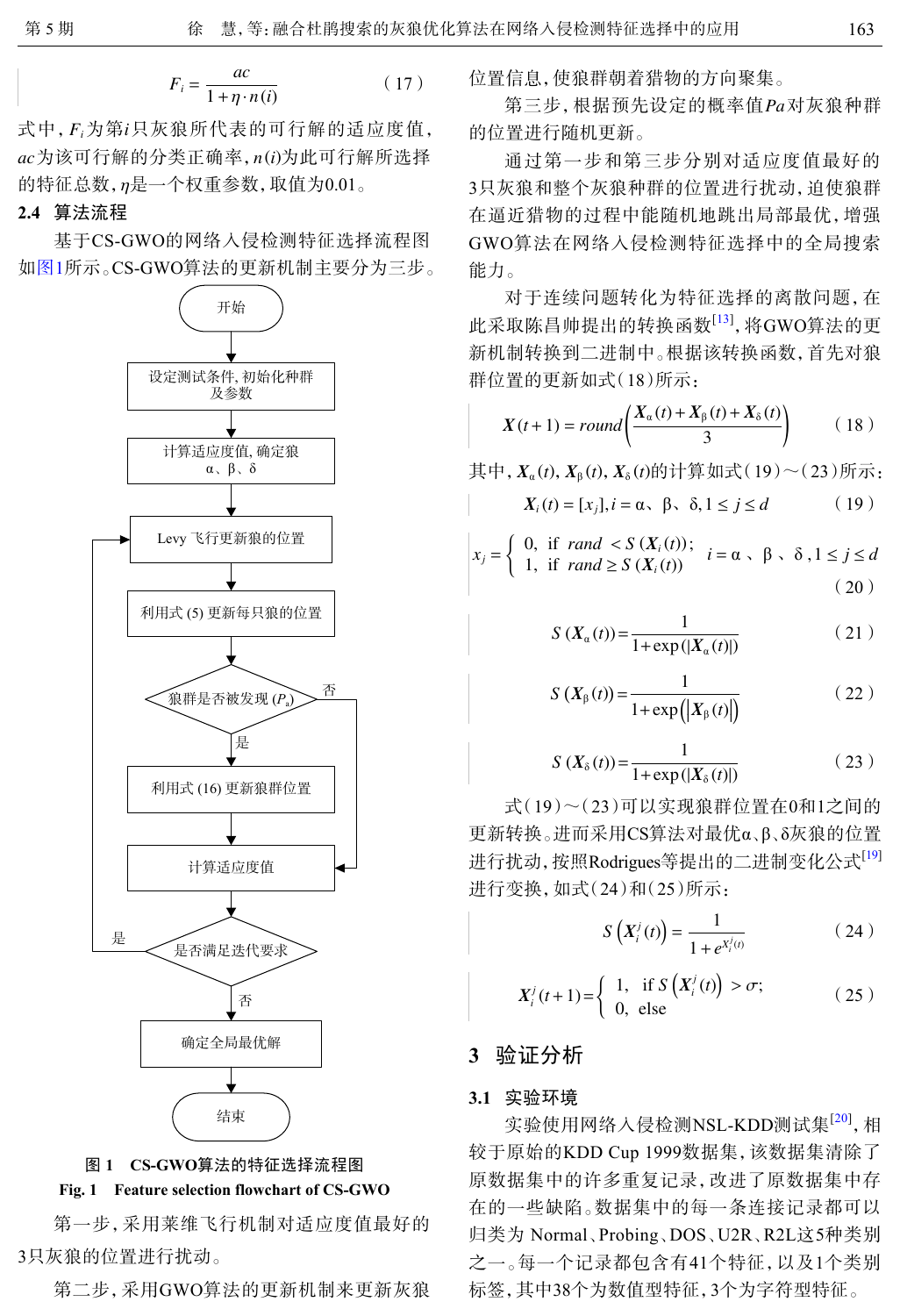采取从KDDTest.arff文件以及KDDTrain+\_20 Percent.arff文件中随机抽取10%的数据分别作为测试 集和训练集。首先,需要对数据集进行预处理,将3个 字符型特征映射为数值型特征。由于数据集中的 "Service"特征具有几十个不同的取值,根据先验知 识该特征会引起较大的误报,因此在实验中不使用 这个特征。对于其它的40个特征则全部保留,以减少 人工因素对算法结果的干扰。最后,对所有的特征做 最小-最大规范化处理将特征值都规范化到[0,1]区 间之中。

实验采用Java作为编程语言,Weka工具提供的 SMO算法作为分类算法。实验参数设置为:最大迭代 次数为50,种群数量为20,实验次数均为50。

#### **3.2** 结果分析

为了验证CS-GWO算法的性能,分别与原始算法 和传统算法进行对比实验。

3.2.1 原始算法对比实验

将CS-GWO算法分别与GWO算法和CS算法在网 络入侵检测NSL-KDD测试集上进行比较实验,通过 对迭代过程的分析,以证明CS-GWO算法有较强的 跳出局部最优的能力。

[图](#page-4-0)[2](#page-4-0)~[4](#page-4-1)是GWO、CS和CS-GWO算法在迭代过程 中适应度值的变化情况,其中包括最好的适应度值 和平均适应度值。

<span id="page-4-0"></span>

图 **2 GWO**算法的特征选择图



如[图](#page-4-0)[2](#page-4-0)所示,GWO算法的最佳适应度值在迭代后 期没有变化,说明此时狼群可能陷入局部最优,找到 的解可能为局部最优解。如[图](#page-4-2)[3](#page-4-2)所示,CS算法有较好 的跳出局部[最优](#page-4-1)的能力,即使在迭代的后期也有进 化的现象。如[图](#page-4-1)[4](#page-4-1)所示,狼群最优个体在前、中、后期 适应度值都有所提高,说明CS-GWO算法的狼群最 优个体避免了陷入局部最优的困境,且最佳适应度 值比CS算法与GWO算法的最佳适应度值都高。

<span id="page-4-2"></span>

图 **3 CS**算法的特征选择图

<span id="page-4-1"></span>



图 **4 CS-GWO**算法的特征选择图

**Fig. 4 Feature selection graph using the CS-GWO algorithm**

[图](#page-4-3)[5](#page-4-3)是GWO、CS、CS-GWO算法和未进行特征选 择在特征维度和正确率方面的结果对比图。

<span id="page-4-3"></span>

- 图 **5 CS-GWO**算法、**GWO**算法、**CS**算法和未选择的实验 结果对比图
- **Fig. 5 Comparison of experimental results by the CS-GWO algorithm**,**the GWO algorithm**,**the CS algorithm and the unselected case**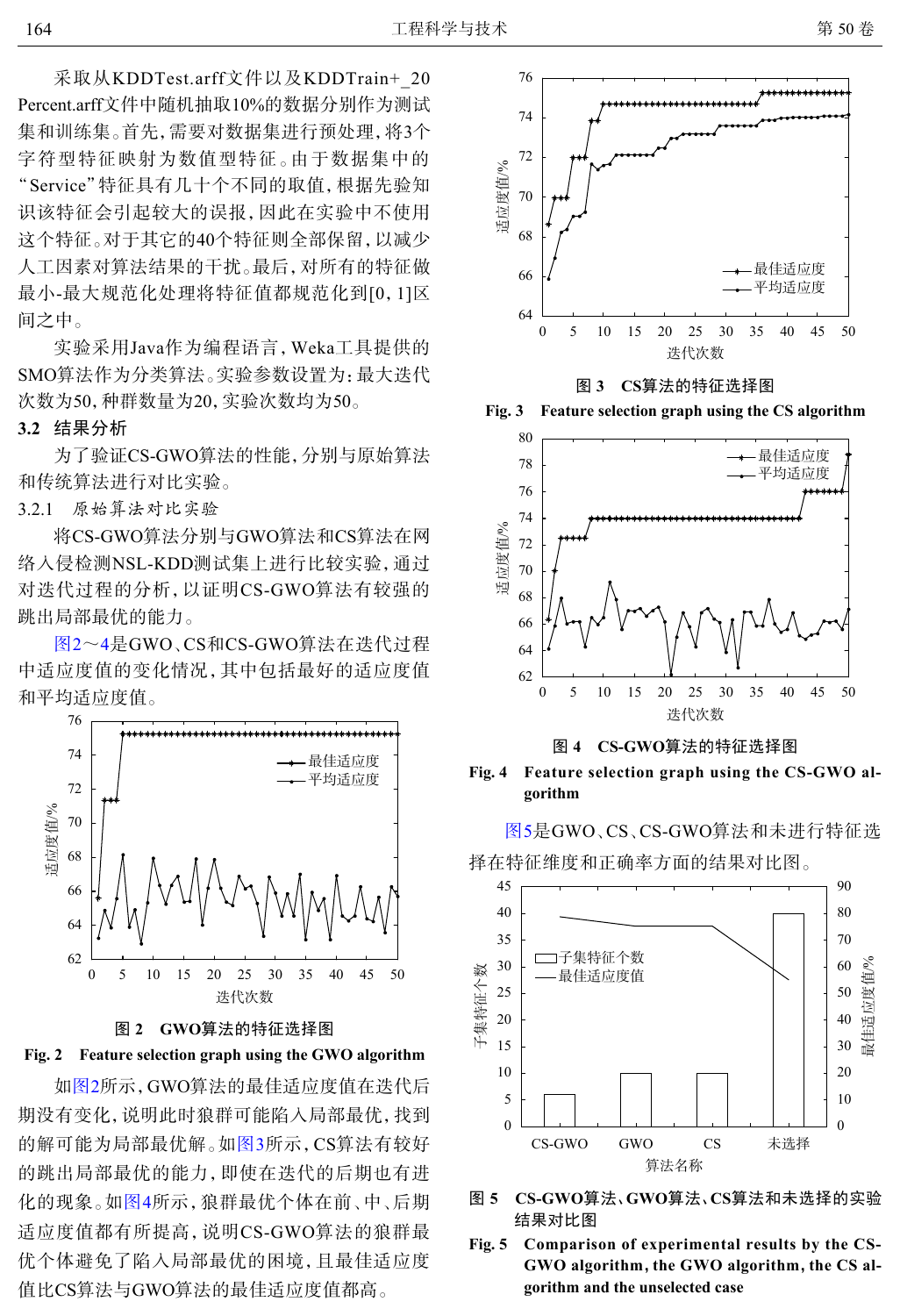如[图](#page-4-3)[5](#page-4-3)所示,柱状图表示的是算法选择的特征个 数,折线图是所对应的正确率。与未进行特征选择 (55.107%)相比,CS-GWO算法(78.811%)、GWO算 法(75.261%)和CS算法(75.261%)的最佳适应度值 都有所提高,且CS-GWO算法选择的子集特征个数 最少,最佳适应度值更高。由此可见,较之GWO算法 和CS算法,CS-GWO算法在网络入侵检测特征选择 中搜索到的解最优,其全局搜索能力最强。

3.2.2 传统算法对比实验

为了验证CS-GWO算法的有效性,将CS-GWO与 传统的IG算法进行比较。表1是IG算法的特征选择结果。

表 **1 IG**算法的特征选择结果

| Tab. 1  | <b>Feature selection results by the IG algorithm</b>                                           |
|---------|------------------------------------------------------------------------------------------------|
| 名称      | 名称对应的取值                                                                                        |
| 特征序号    | 4, 5, 10, 11, 29, 38                                                                           |
| 特征名称    | src bytes, dst bytes, num failed logins, logged in,<br>diff srv rate, dst host srv serror rate |
| 分类正确率/% | 80.12                                                                                          |
| 适应度值/%  | 75.588                                                                                         |
|         |                                                                                                |

表2是IG算法与CS-GWO算法在分类正确率和适 应度值的结果对比。

表 **2 IG**算法与**CS-GWO**算法的特征选择结果比较

**Tab. 2 Comparison of feature selection results by the IG algorithm and the CS-GWO algorithm**

| 名称       | 正确率/% | 适应度值/% | 特征数 |
|----------|-------|--------|-----|
| IG算法     | 80.12 | 75.588 | h   |
| CS-GWO算法 | 83.54 | 78.811 | h   |

如表2所示,传统的IG算法和CS-GWO算法在特 征选择数量方面均为6个特征;在分类正确率方面, 前者的正确率比后者低3.42%;在适应度值方面,前 者比后者低3.223%。由此可见,在应用于网络入侵检 测的特征选择时,CS-GWO算法比传统IG算法的性 能更好。

# **4** 结 论

为了改善标准的GWO算法在网络入侵检测数据 集容易陷入局部最优的不足,将一种CS-GWO算法 应用于网络入侵检测的特征选择中。该算法通过 CS算法对GWO算法中灰狼位置进行扰动,使狼群能 跳出局部最优。最后在NSL-KDD测试集上验证,并 与标准的GWO算法和CS算法比较,验证了CS-GWO算法在搜索能力方面有较为显著的提升,在网 络入侵检测的特征选择中能取得较好的效果。

由于CS-GWO算法结合了GWO算法和CS算法的 特点,CS-GWO算法在应用于网络入侵检测的特征 选择时的时间复杂度高于GWO算法和CS算法,这是 需要进一步研究和改进之处。

### 参考文献:

- <span id="page-5-0"></span>Mi Hong,Yang Xibei.Network anomaly detection model [1] based on intrusion feature selection[J][.Modern Electronics](http://dx.doi.org/10.16652/j.issn.1004-373x.2017.12.019) [Technique](http://dx.doi.org/10.16652/j.issn.1004-373x.2017.12.019),2017,40(12):69–71.[米洪,杨习贝.基于入侵特 征选择的网络异常数据检测模型[J].[现代电子技术](http://dx.doi.org/10.16652/j.issn.1004-373x.2017.12.019), 2017,40(12):69–71.]
- <span id="page-5-1"></span>Ramakrishnan S,Devaraju S.Attack's feature selection-[2] based network intrusion detection system using fuzzy control language[J][.International Journal of Fuzzy Systems](http://dx.doi.org/10.1007/s40815-016-0160-6), 2017,19(2):316–328.
- [3] Khammassi C,Krichen S.A GA-LR wrapper approach for feature selection in network intrusion detection[J].[Com](http://dx.doi.org/10.1016/j.cose.2017.06.005)[puters & Security](http://dx.doi.org/10.1016/j.cose.2017.06.005),2017,70:255–277.
- <span id="page-5-2"></span>Liu Bailu,Yang Yahui,Shen Qingni.Method of intrusion [4] early feature selection based on genetic algorithm[J].Journal of Chinese Computer Systems,2015,36(1):111–115.[刘白 璐,杨雅辉,沈晴霓.一种基于遗传算法的入侵早期特征选 择方法[J].小型微型计算机系统,2015,36(1):111–115.]
- <span id="page-5-3"></span>[5] Li An,Jiang Jiahe.A feature selection method for intrusion detection using the adaptive genetic algorithm[J][.Applied](http://dx.doi.org/10.11991/yykj.201508017) [Science and Technology](http://dx.doi.org/10.11991/yykj.201508017),2016,43(3):49–53.[李安,江加 和.基于自适应遗传算法的入侵检测特征选择方法[J].[应](http://dx.doi.org/10.11991/yykj.201508017) [用科技](http://dx.doi.org/10.11991/yykj.201508017),2016,43(3):49–53.]
- <span id="page-5-4"></span>[6] Yuan Kaiyin, Fei Lan. Detection of network intrusion based on hybrid p[article swarm optimization algorithm selection](http://dx.doi.org/10.13413/j.cnki.jdxblxb.2016.02.28) features[J].[Journal of Jilin University\(Science Edition\)](http://dx.doi.org/10.13413/j.cnki.jdxblxb.2016.02.28), 2016,54(2):309–314.[袁开银,费岚.[混合粒子群优化算法](http://dx.doi.org/10.13413/j.cnki.jdxblxb.2016.02.28) 选择特征的网络入侵检测[J].[吉林大学学报](http://dx.doi.org/10.13413/j.cnki.jdxblxb.2016.02.28)[\(](http://dx.doi.org/10.13413/j.cnki.jdxblxb.2016.02.28)[理学版](http://dx.doi.org/10.13413/j.cnki.jdxblxb.2016.02.28)[\)](http://dx.doi.org/10.13413/j.cnki.jdxblxb.2016.02.28), 2016,54(2):309–314.]
- <span id="page-5-5"></span>[Mirjalili S,Mirjalili S M,Lewis A](http://dx.doi.org/10.1016/j.advengsoft.2013.12.007).Grey wolf optimizer[J]. [7] [Advances in Engineering Software](http://dx.doi.org/10.1016/j.advengsoft.2013.12.007),2014,69:46–61.
- <span id="page-5-6"></span>[8] Lv Xinqiao, Liao Tianlong. Permutation f[low-shop schedul](http://dx.doi.org/10.3963/j.issn.1671-4431.2015.05.019)[ing based on the grey wol](http://dx.doi.org/10.3963/j.issn.1671-4431.2015.05.019)f optimizer[J].[Journal of Wuhan](http://dx.doi.org/10.3963/j.issn.1671-4431.2015.05.019) [University of Technology](http://dx.doi.org/10.3963/j.issn.1671-4431.2015.05.019),2015,37(5):111–116.[吕新桥,[廖](http://dx.doi.org/10.3963/j.issn.1671-4431.2015.05.019) 天龙.[基于灰狼](http://dx.doi.org/10.3963/j.issn.1671-4431.2015.05.019)优化算法的置换流水线车间调度[J].[武汉](http://dx.doi.org/10.3963/j.issn.1671-4431.2015.05.019) [理工大学学报](http://dx.doi.org/10.3963/j.issn.1671-4431.2015.05.019),2015,37(5):111–116.]
- <span id="page-5-7"></span>Mao Senmao,Qu Kaiping,Chen Yixuan,et al.Grey wolf [9] multi-objective [optimizer for optimal carbon-energy com](http://dx.doi.org/10.19335/j.cnki.2095-6649.2016.09.002)bined-flow[J].[The Journal of New Industrialization](http://dx.doi.org/10.19335/j.cnki.2095-6649.2016.09.002), 2016,6(9):11–17.[毛森茂,瞿凯平,陈艺璇,等.[基于灰狼多](http://dx.doi.org/10.19335/j.cnki.2095-6649.2016.09.002) 目标算法的电网碳-能复合流优化调度[J].[新型工业化](http://dx.doi.org/10.19335/j.cnki.2095-6649.2016.09.002),